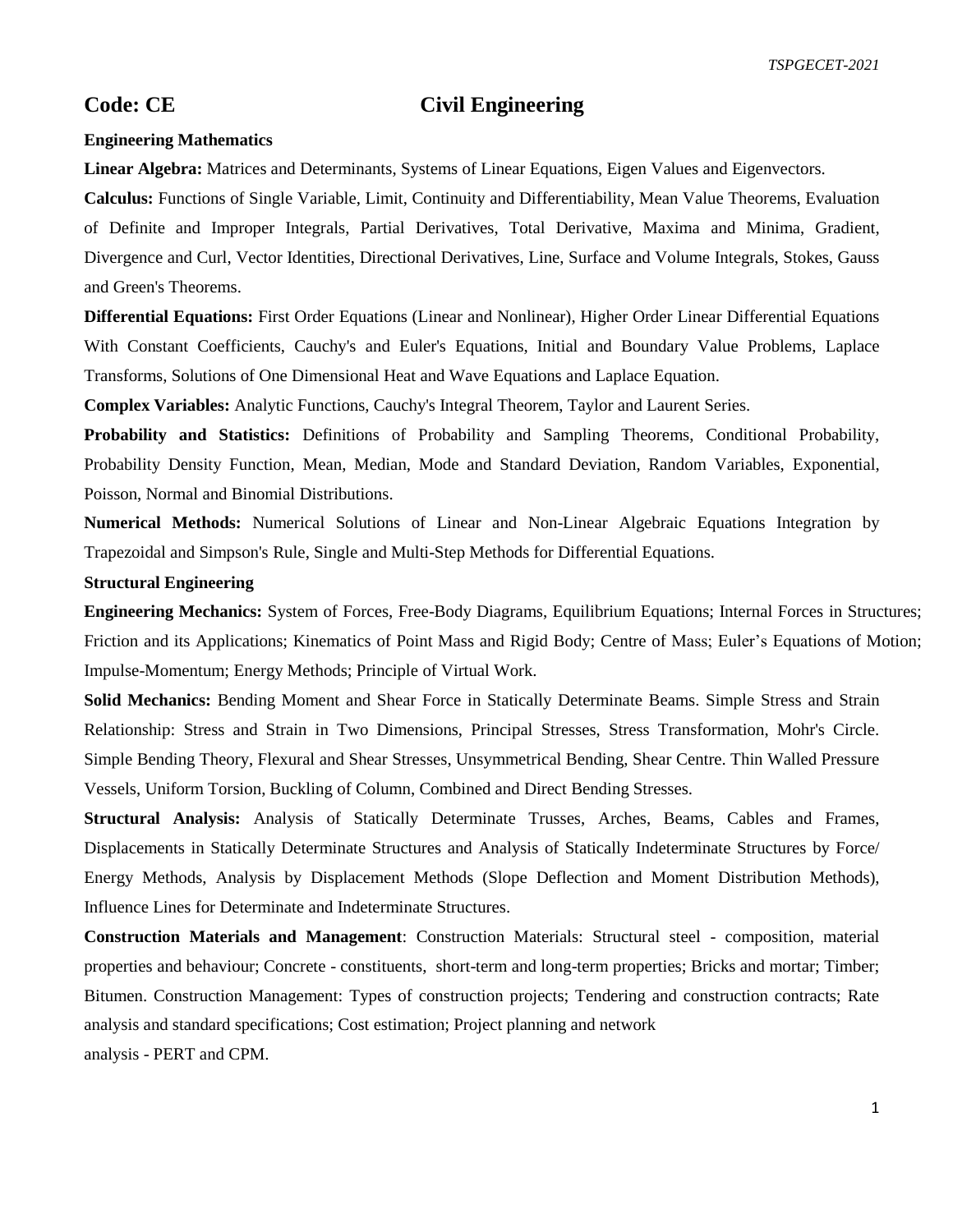**Concrete Structures:** Concrete Technology- Properties of Concrete, Basics of Mix Concrete Design, Working Stress and Limit State Design Concepts, Analysis of Ultimate Load Capacity and Design of Members Subjected to Flexure, Shear, Compression and Torsion by Limit State Methods. Basic Elements of Prestressed Concrete, Analysis of Beam Sections at Transfer and Service Loads. Losses of prestressed. Deflection of prestressed concrete simple beams

**Steel Structures:** Analysis and Design of Tension and Compression Members, Beams, Beam- Columns, Column Bases. Connections-Simple and Eccentric, Beam-column Connections, Plate Girders and Trusses.

## **Geotechnical Engineering**

**Soil Mechanics:** Origin of Soils, Soil Classification, Three-Phase System, Fundamental Definitions, Relationship and Interrelationships, Permeability & Seepage, Effective Stress Principle, Consolidation, Compaction, Shear Strength. One-dimensional consolidation; Shear strength; Mohar's circle, Stress-Strain characteristics of clays and sand.

**Foundation Engineering:** Sub-Surface Investigations- Scope, Drilling Bore Holes, Sampling, Penetration Tests, Plate Load Test. Earth Pressure Theories, Effect of Water Table, Layered Soils. Stability of Slopes - Infinite Slopes, Finite Slopes. Foundation Types-Foundation Design Requirements. Shallow Foundations-Bearing Capacity, Effect of Shape, Water Table and Other Factors, Stress Distribution, Settlement Analysis in Sands & Clays. Deep Foundations, Pile Types, Dynamic & Static Formulae, Load Capacity of Piles in Sands & Clays, Negative Skin Friction.

### **Water Resources & Environmental Engineering**

**Fluid Mechanics and Hydraulics:** Properties of Fluids, Principle of Conservation of Mass, Momentum, Energy and Corresponding Equations, Potential Flow, Applications of Momentum and Bernoulli's Equation, Laminar and Turbulent Flow, Flow in Pipes, Pipe Networks. Concept of Boundary Layer and its Growth. Uniform Flow, Critical Flow and Gradually Varied Flow in Channels, Specific Energy Concept, Hydraulic Jump. Forces on Immersed Bodies, Flow Measurements in Channels, Tanks and Pipes. Dimensional Analysis and Hydraulic similitude. Kinematics of Flow, Velocity Triangles and Specific Speed of Pumps and Turbines.

**Hydrology:** Hydrologic Cycle, Rainfall, Evaporation, Watershed concepts, Infiltration, Stage Discharge Relationships, Unit Hydrographs, Flood Estimation, Reservoir Capacity, Reservoir and Channel Routing. Well Hydraulics.

**Irrigation:** Duty, Delta, Estimation of Evapo-Transpiration. Crop Water Requirements. Design of: Lined and Unlined Canals, Waterways, Head Works, Gravity Dams and Spillways.

Design of Weirs on Permeable Foundation. Types of Irrigation System, Irrigation Methods. Water Logging and Drainage.

**Water & Waste Water Engineering:** Quality Standards, Basic Unit Processes and Operations for Water Treatment. Drinking Water Standards, Water Requirements, Basic Unit Operations and Unit Processes for Surface